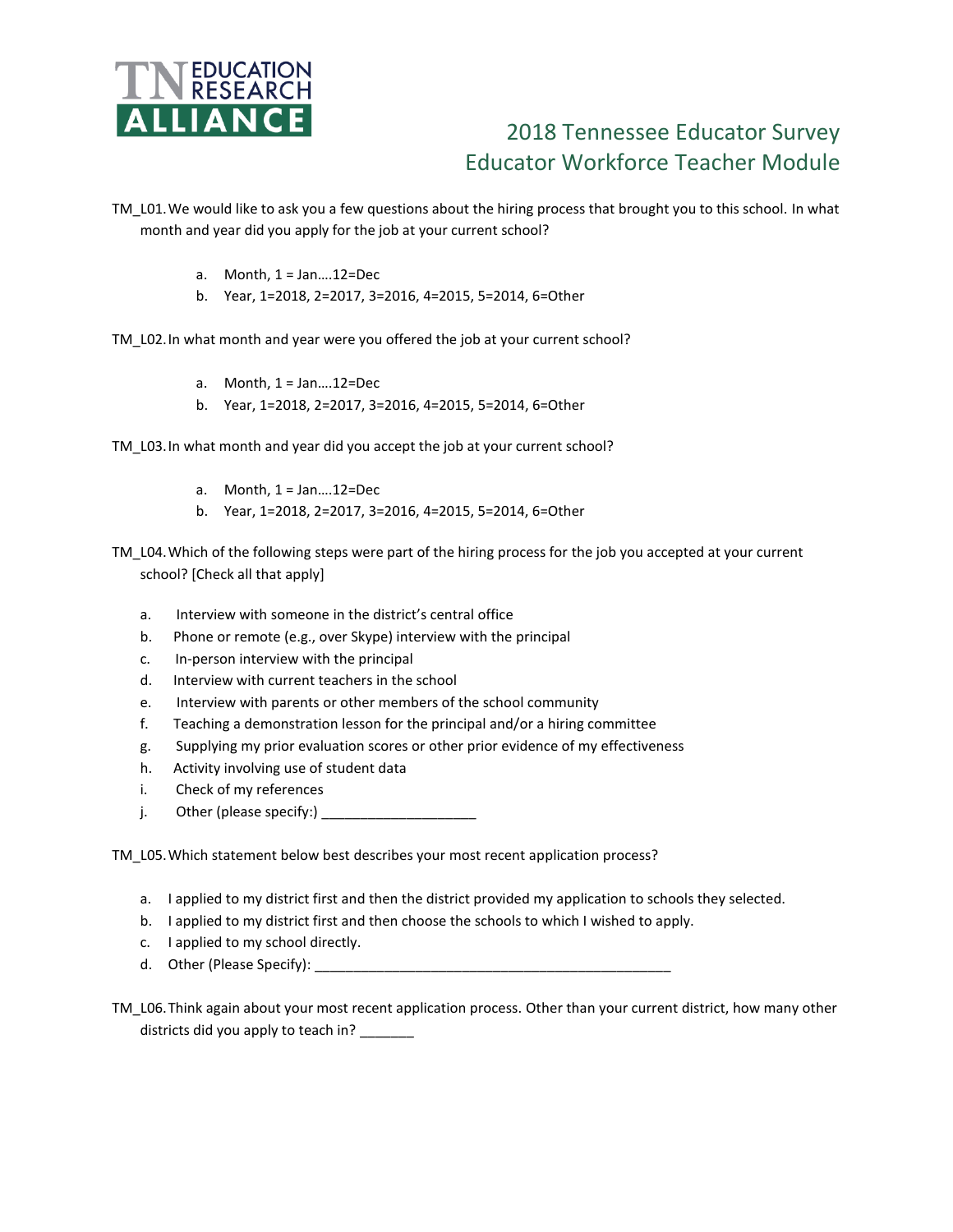TM L07. To how many schools did you apply or choose to have consider your application?

- a. Within your current district \_\_\_\_\_\_
- b. Within another district \_\_\_\_\_\_\_

TM\_L08. From how many schools did you receive an offer of employment?

- a. Within your current district
- b. Within another district \_\_\_\_\_\_\_

Individuals who are new to education (Less than or equal to 3 total years as a teacher) will take the following question.

TM\_L09.Why did you choose to work in your current school rather than at one of these other schools? If you only considered one school then please describe why you choose to work at your current school. [Open-ended]

TM\_L10. Out of the items listed below, which had the greatest influence on your decision to apply to your current school /district (Select Up to Two):

- a. User-friendliness and quality of the district's website or application process
- b. Met recruitment staff at a job fair or other recruitment event
- c. The district's pay scale is higher than other alternatives
- d. I completed my student teaching within the district
- e. Individuals from my personal or professional network teach there
- f. The geographic location worked best for me
- g. I attended school in this school or district
- h. Other (Please Specify)

Individuals who have more than three years of experience in education but have been at their school for three years or less will take the following questions.

TM L11. Which of the answer options best represents the primary reason that you switched schools?

- a. I wanted to move to my current school. (Take the next question)
- b. My district required that I move to my current school
- c. My previous school closed/was restructured.
- d. Other (Please Specify)





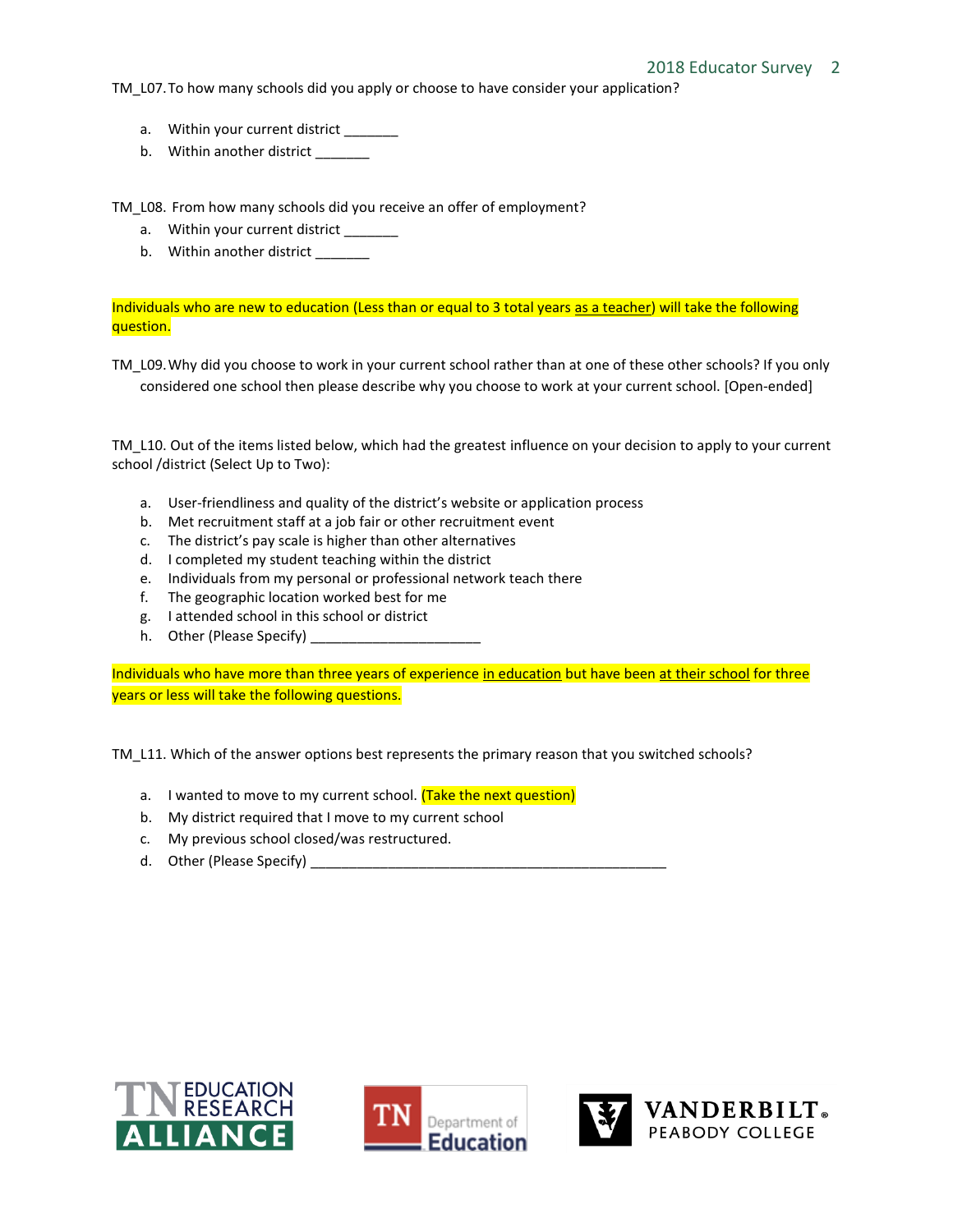TM\_L12. (If TM\_L11=a) Out of the answer options below, which are the one or two reasons that you wanted to move to your current school? (Select up to two) [Randomize Responses]

- a. I was offered the opportunity to earn a better salary or performance bonus by moving to my current school.
- b. I followed a leader with whom I enjoy working.
- c. I was offered an opportunity to switch into a different grade level and/or subject-area.
- d. The school has a good reputation as a place teachers enjoy working
- e. There are many fewer disciplinary issues at my current school.
- f. My current school is a better fit for my personal life (e.g. shorter commute, later/earlier start time).).
- g. Other (Please Specify): \_\_\_\_\_\_\_\_\_

## All TM L respondents take the following questions.

TM\_L13. How much actual control do you have in your classroom over the following areas of your planning and teaching?

|    |                                                                               | No control | Minor<br>control | Moderate<br>control | A great<br>deal of |
|----|-------------------------------------------------------------------------------|------------|------------------|---------------------|--------------------|
|    |                                                                               |            |                  |                     | control            |
| a. | Selecting textbooks and other instructional<br>materials. (Select one option) |            |                  | 3                   | 4                  |
| b. | Selecting content, topics, and skills to be taught.<br>(Select one option)    |            |                  | 3                   | 4                  |
| c. | Selecting teaching techniques. (Select one option)                            | 1          | 2                | 3                   |                    |
| d. | Evaluating and grading students. (Select one<br>option)                       | 1          | $\mathcal{P}$    | 3                   | 4                  |
| e. | Disciplining students. (Select one option)                                    |            | $\mathfrak{p}$   | 3                   | 4                  |
| f. | Determining the amount of homework to be<br>assigned. (Select one option)     |            |                  | 3                   | 4                  |

TM\_L14. Please indicate your current tenure status. (Select one option)

- a. I currently have tenure
- b. I have never had tenure and am currently in a probationary period
- c. I was tenured at one time but am currently in a probationary period
- d. I am not sure what my current tenure status is

TM\_L15. On a typical day, how many minutes is your commute (one-way) to work? (Enter value between 0 and 150)